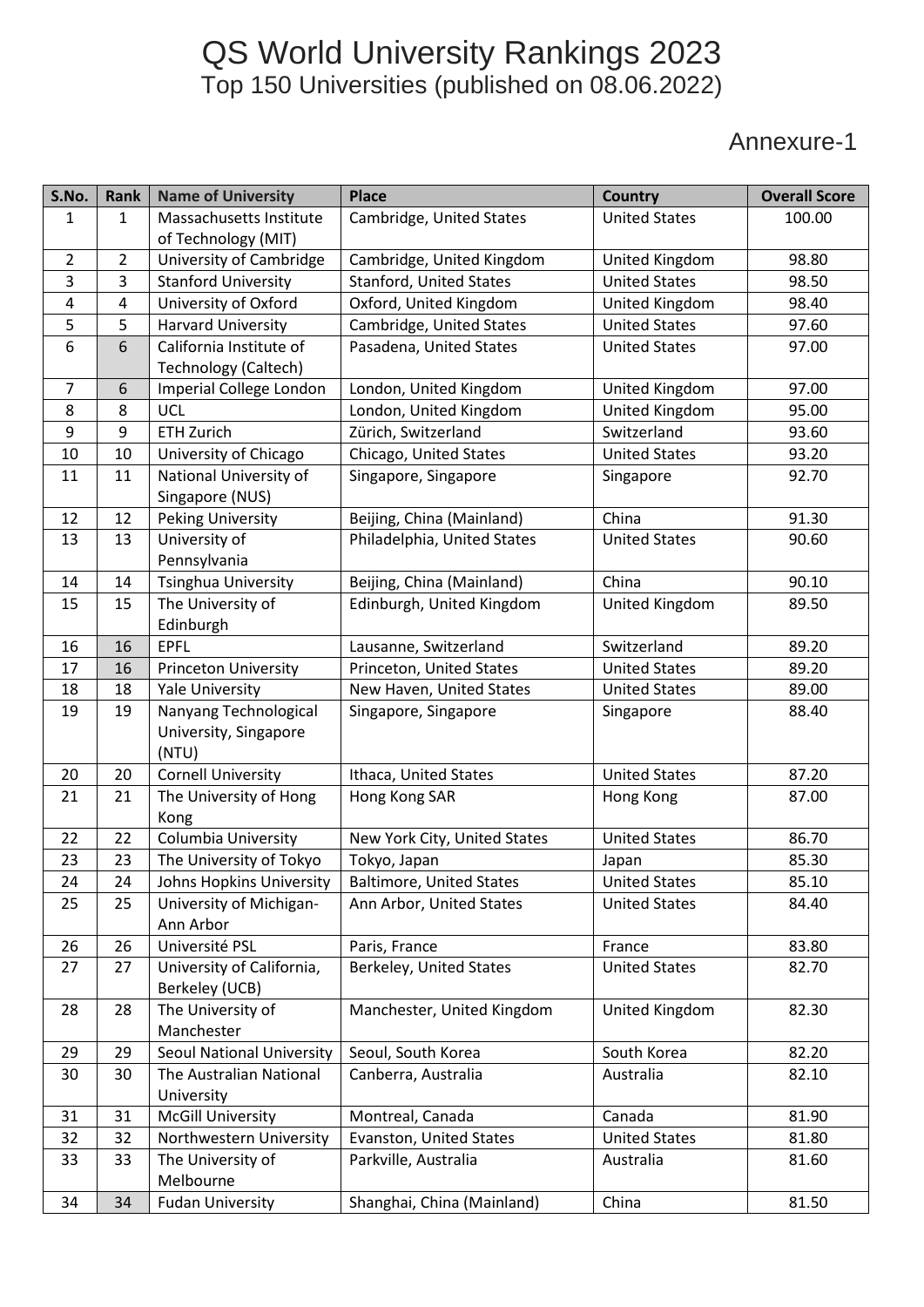| S.No. | Rank | <b>Name of University</b>      | <b>Place</b>                 | <b>Country</b>                         | <b>Overall Score</b> |
|-------|------|--------------------------------|------------------------------|----------------------------------------|----------------------|
| 35    | 34   | University of Toronto          | Toronto, Canada              | Canada                                 | 81.50                |
| 36    | 36   | Kyoto University               | Kyoto, Japan                 | Japan                                  | 81.40                |
| 37    | 37   | King's College London          | London, United Kingdom       | United Kingdom                         | 81.20                |
| 38    | 38   | The Chinese University         | Hong Kong SAR                | Hong Kong                              | 80.60                |
|       |      | of Hong Kong (CUHK)            |                              |                                        |                      |
| 39    | 39   | New York University            | New York City, United States | <b>United States</b>                   | 80.30                |
|       |      | (NYU)                          |                              |                                        |                      |
| 40    | 40   | The Hong Kong                  | Hong Kong SAR                | Hong Kong                              | 79.80                |
|       |      | University of Science and      |                              |                                        |                      |
|       |      | Technology                     |                              |                                        |                      |
| 41    | 41   | The University of Sydney       | Sydney, Australia            | Australia                              | 79.60                |
| 42    | 42   | KAIST - Korea Advanced         | Daejeon, South Korea         | South Korea                            | 79.30                |
|       |      | Institute of Science &         |                              |                                        |                      |
|       |      | Technology                     |                              |                                        |                      |
| 43    | 42   | Zhejiang University            | Hangzhou, China (Mainland)   | China                                  | 79.30                |
| 44    | 44   | University of California,      | Los Angeles, United States   | <b>United States</b>                   | 78.70                |
|       |      | Los Angeles (UCLA)             |                              |                                        |                      |
| 45    | 45   | The University of New          | Sydney, Australia            | Australia                              | 78.00                |
|       |      | South Wales (UNSW              |                              |                                        |                      |
|       |      | Sydney)                        |                              |                                        |                      |
| 46    | 46   | Shanghai Jiao Tong             | Shanghai, China (Mainland)   | China                                  | 77.40                |
|       |      | University                     |                              |                                        |                      |
| 47    | 47   | University of British          | Vancouver, Canada            | Canada                                 | 77.00                |
|       |      | Columbia                       |                              |                                        |                      |
| 48    | 48   | Institut Polytechnique de      | Palaiseau Cedex, France      | France                                 | 76.80                |
|       |      | Paris                          |                              |                                        |                      |
| 49    | 49   | <b>Technical University of</b> | Munich, Germany              | Germany                                | 76.40                |
|       |      | Munich                         |                              |                                        |                      |
| 50    | 50   | <b>Duke University</b>         | Durham, United States        | <b>United States</b>                   | 74.80                |
| 51    | 50   | The University of              | Brisbane City, Australia     | Australia                              | 74.80                |
|       |      | Queensland                     |                              |                                        |                      |
| 52    | 52   | Carnegie Mellon                | Pittsburgh, United States    | <b>United States</b>                   | 74.60                |
|       |      | University                     |                              |                                        |                      |
| 53    | 53   | University of California,      | San Diego, United States     | <b>United States</b>                   | 74.50                |
|       |      | San Diego (UCSD)               |                              |                                        |                      |
| 54    | 54   | City University of Hong        | Hong Kong SAR                | Hong Kong                              | 73.60                |
|       |      | Kong                           |                              |                                        |                      |
| 55    | 55   | Tokyo Institute of             | Tokyo, Japan                 | Japan                                  | 72.50                |
|       |      | Technology (Tokyo Tech)        |                              |                                        |                      |
| 56    | 56   | The London School of           | London, United Kingdom       | United Kingdom                         | 72.30                |
|       |      | <b>Economics and Political</b> |                              |                                        |                      |
|       |      | Science (LSE)                  |                              |                                        |                      |
| 57    | 57   | Monash University              | Melbourne, Australia         | Australia                              | 71.60                |
| 58    | 58   | University of Amsterdam        | Amsterdam, Netherlands       | Netherlands                            | 71.10                |
| 59    | 59   | Ludwig-Maximilians-            | Munich, Germany              | Germany                                | 70.40                |
|       |      | Universität München            |                              |                                        |                      |
| 60    | 60   | Sorbonne University            | Paris, France                | France                                 | 70.10                |
| 61    | 61   | Delft University of            | Delft, Netherlands           | Netherlands                            | 70.00                |
|       |      | Technology                     |                              |                                        |                      |
| 62    | 61   | University of Bristol          |                              |                                        | 70.00                |
|       | 63   |                                | Bristol, United Kingdom      | United Kingdom<br><b>United States</b> |                      |
| 63    |      | <b>Brown University</b>        | Providence, United States    |                                        | 69.60                |
| 64    | 64   | The University of              | Coventry, United Kingdom     | United Kingdom                         | 69.10                |
|       |      | Warwick                        |                              |                                        |                      |
| 65    | 65   | Ruprecht-Karls-                | Heidelberg, Germany          | Germany                                | 69.00                |
|       |      | Universität Heidelberg         |                              |                                        |                      |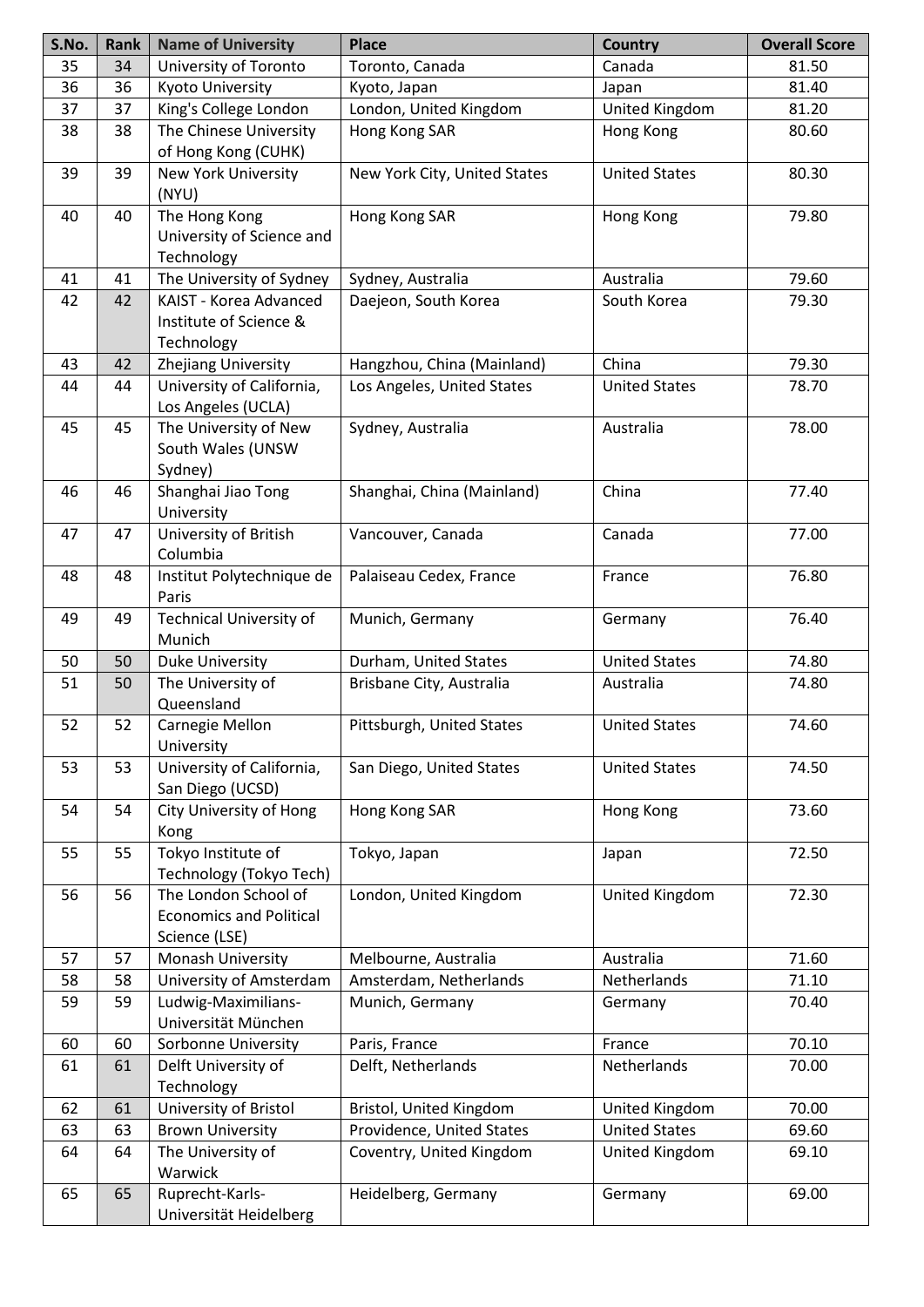| S.No. | <b>Rank</b> | <b>Name of University</b>                               | <b>Place</b>                   | <b>Country</b>       | <b>Overall Score</b> |
|-------|-------------|---------------------------------------------------------|--------------------------------|----------------------|----------------------|
| 66    | 65          | The Hong Kong<br>Polytechnic University                 | Hong Kong SAR                  | Hong Kong            | 69.00                |
| 67    | 67          | Universidad de Buenos<br>Aires (UBA)                    | Buenos Aires, Argentina        | Argentina            | 68.90                |
| 68    | 68          | Osaka University                                        | Osaka City, Japan              | Japan                | 68.20                |
| 69    | 69          | Universit Paris-Saclay                                  | Gif-sur-Yvette, France         | France               | 68.10                |
| 70    | 70          | Universiti Malaya (UM)                                  | Kuala Lumpur, Malaysia         | Malaysia             | 67.90                |
| 71    | 71          | Pohang University of                                    | Pohang, South Korea            | South Korea          | 67.70                |
|       |             | <b>Science And Technology</b><br>(POSTECH)              |                                |                      |                      |
| 72    | 72          | University of Texas at<br>Austin                        | Austin, United States          | <b>United States</b> | 67.40                |
| 73    | 73          | Yonsei University                                       | Seoul, South Korea             | South Korea          | 67.00                |
| 74    | 74          | Korea University                                        | Seoul, South Korea             | South Korea          | 66.90                |
| 75    | 75          | <b>Lomonosov Moscow</b><br><b>State University</b>      | Moscow, Russia                 | Russia               | 66.80                |
| 76    | 76          | <b>KU Leuven</b>                                        | Leuven, Belgium                | Belgium              | 66.00                |
| 77    | 77          | <b>National Taiwan</b><br>University (NTU)              | Taipei City, Taiwan            | Taiwan               | 65.70                |
| 78    | 78          | University of<br>Southampton                            | Southampton, United Kingdom    | United Kingdom       | 65.00                |
| 79    | 79          | <b>Tohoku University</b>                                | Sendai City, Japan             | Japan                | 64.90                |
| 80    | 80          | University of                                           | Seattle, United States         | <b>United States</b> | 64.70                |
|       |             | Washington                                              |                                |                      |                      |
| 81    | 81          | University of Glasgow                                   | Glasgow, United Kingdom        | United Kingdom       | 64.60                |
| 82    | 82          | University of<br>Copenhagen                             | Copenhagen, Denmark            | Denmark              | 64.10                |
| 83    | 83          | University of Wisconsin-<br>Madison                     | Madison, United States         | <b>United States</b> | 63.70                |
| 84    | 83          | University of Zurich                                    | Zürich, Switzerland            | Switzerland          | 63.70                |
| 85    | 85          | University of Illinois at<br>Urbana-Champaign           | Champaign, United States       | <b>United States</b> | 63.60                |
| 86    | 86          | University of Leeds                                     | Leeds, United Kingdom          | United Kingdom       | 62.80                |
| 87    | 87          | The University of<br>Auckland                           | Auckland, New Zealand          | New Zealand          | 62.70                |
| 88    | 88          | Georgia Institute of<br>Technology                      | Atlanta, United States         | <b>United States</b> | 62.30                |
| 89    | 89          | KTH Royal Institute of<br>Technology                    | Stockholm, Sweden              | Sweden               | 62.10                |
| 90    | 90          | The University of<br>Western Australia                  | Perth, Australia               | Australia            | 61.70                |
| 91    | 91          | University of<br>Birmingham                             | Birmingham, United Kingdom     | United Kingdom       | 61.10                |
| 92    | 92          | Durham University                                       | Durham, United Kingdom         | United Kingdom       | 60.90                |
| 93    | 93          | Pennsylvania State<br>University                        | University Park, United States | <b>United States</b> | 60.80                |
| 94    | 94          | University of Science and<br><b>Technology of China</b> | Hefei, China (Mainland)        | China                | 60.70                |
| 95    | 95          | <b>Lund University</b>                                  | Lund, Sweden                   | Sweden               | 60.10                |
| 96    | 96          | The University of<br>Sheffield                          | Sheffield, United Kingdom      | United Kingdom       | 59.50                |
| 97    | 96          | University of St Andrews                                | St. Andrews, United Kingdom    | United Kingdom       | 59.50                |
| 98    | 98          | Trinity College Dublin,<br>The University of Dublin     | Dublin, Ireland                | Ireland              | 59.10                |
| 99    | 99          | Sungkyunkwan                                            | Suwon, South Korea             | South Korea          | 58.90                |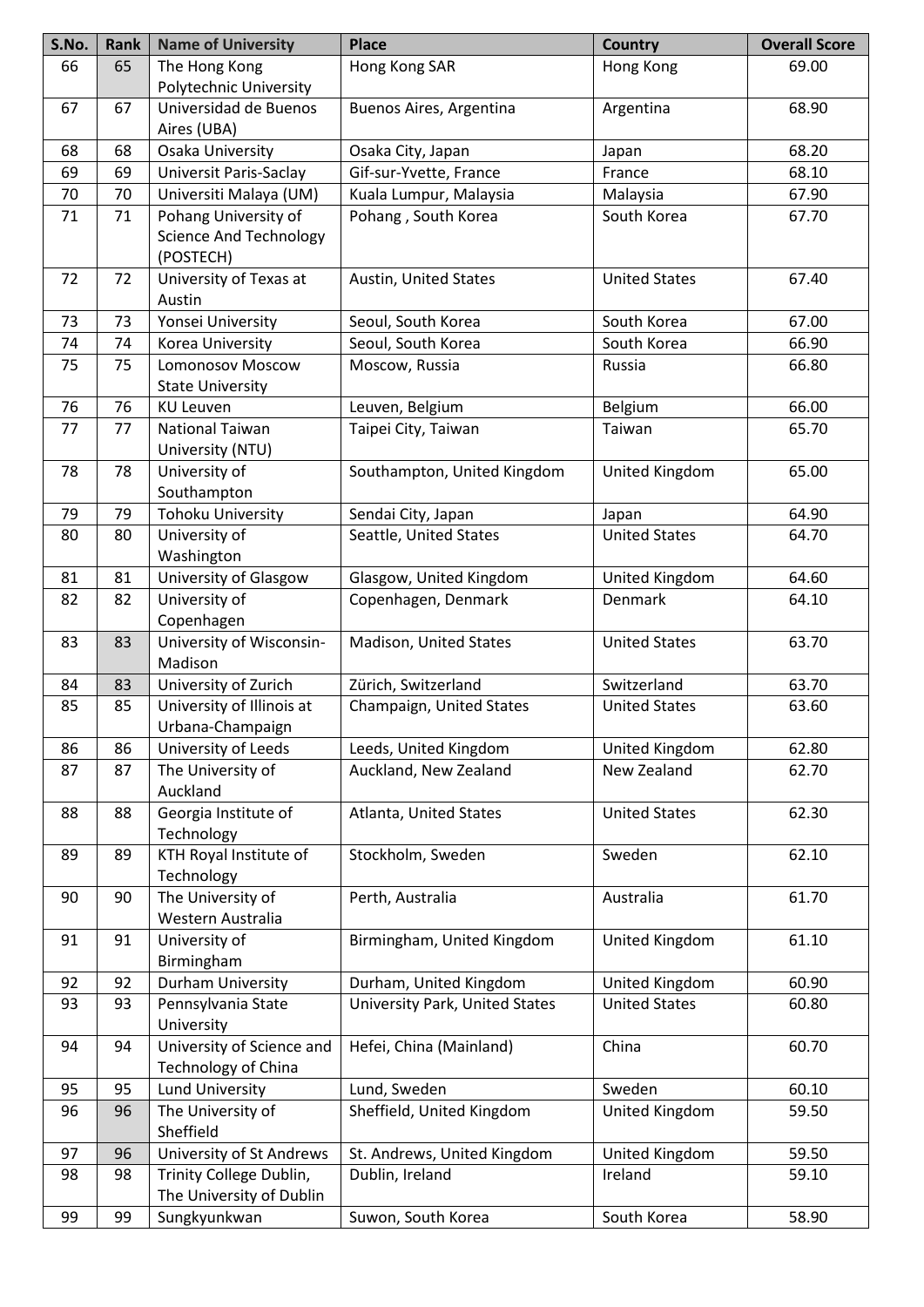| S.No. | Rank | <b>Name of University</b>    | <b>Place</b>                  | <b>Country</b>       | <b>Overall Score</b> |
|-------|------|------------------------------|-------------------------------|----------------------|----------------------|
|       |      | University (SKKU)            |                               |                      |                      |
| 100   | 100  | <b>Rice University</b>       | Houston, United States        | <b>United States</b> | 58.80                |
| 101   | 101  | University of Oslo           | Oslo, Norway                  | Norway               | 58.70                |
| 102   | 102  | University of California,    | Davis, United States          | <b>United States</b> | 58.20                |
|       |      | <b>Davis</b>                 |                               |                      |                      |
| 103   | 102  | University of North          | Chapel Hill, United States    | <b>United States</b> | 58.20                |
|       |      | Carolina at Chapel Hill      |                               |                      |                      |
| 104   | 104  | Technical University of      | Kongens Lyngby, Denmark       | <b>Denmark</b>       | 58.00                |
|       |      | <b>Denmark</b>               |                               |                      |                      |
| 105   | 104  | <b>Universidad Nacional</b>  | Mexico City, Mexico           | Mexico               | 58.00                |
|       |      | Autónoma de México           |                               |                      |                      |
|       |      | (UNAM)                       |                               |                      |                      |
| 106   | 106  | King Abdulaziz University    | Jeddah, Saudi Arabia          | Saudi Arabia         | 57.80                |
|       |      | (KAU)                        |                               |                      |                      |
| 107   | 106  | University of Helsinki       | Helsinki, Finland             | Finland              | 57.80                |
| 108   | 108  | <b>Boston University</b>     | <b>Boston, United States</b>  | <b>United States</b> | 57.20                |
| 109   | 109  | The University of            | Adelaide, Australia           | Australia            | 57.00                |
|       |      | Adelaide                     |                               |                      |                      |
| 110   | 110  | University of Alberta        | Edmonton, Canada              | Canada               | 56.90                |
| 111   | 111  | École Normale                | Lyon, France                  | France               | 56.60                |
|       |      | Supérieure de Lyon           |                               |                      |                      |
| 112   | 112  | Nagoya University            | Nagoya, Japan                 | Japan                | 56.30                |
| 113   | 112  | <b>Utrecht University</b>    | Utrecht, Netherlands          | Netherlands          | 56.30                |
| 114   | 114  | University of                | Nottingham, United Kingdom    | United Kingdom       | 56.20                |
|       |      | Nottingham                   |                               |                      |                      |
| 115   | 115  | Universidade de São          | São Paulo, Brazil             | <b>Brazil</b>        | 56.10                |
|       |      | Paulo                        |                               |                      |                      |
| 116   | 116  | Aalto University             | Espoo, Finland                | Finland              | 55.90                |
| 117   | 116  | Université de Montréal       | Montreal, Canada              | Canada               | 55.90                |
| 118   | 118  | Freie Universitaet Berlin    | Berlin, Germany               | Germany              | 55.80                |
| 119   | 118  | Washington University in     | St. Louis, United States      | <b>United States</b> | 55.80                |
|       |      | St. Louis                    |                               |                      |                      |
| 120   | 120  | University of Bern           | Bern, Switzerland             | Switzerland          | 55.70                |
| 121   | 121  | Pontificia Universidad       | Santiago, Chile               | Chile                | 54.90                |
|       |      | Católica de Chile (UC)       |                               |                      |                      |
| 122   | 122  | Newcastle University         | Newcastle upon Tyne, United   | United Kingdom       | 54.80                |
|       |      |                              | Kingdom                       |                      |                      |
| 123   | 123  | Universiti Putra Malaysia    | Seri Kembangan, Malaysia      | Malaysia             | 54.70                |
|       |      | (UPM)                        |                               |                      |                      |
| 124   | 124  | <b>Wageningen University</b> | Wageningen, Netherlands       | Netherlands          | 54.60                |
|       |      | & Research                   |                               |                      |                      |
| 125   | 125  | Chalmers University of       | Gothenburg, Sweden            | Sweden               | 54.50                |
|       |      | Technology                   |                               |                      |                      |
| 126   | 125  | <b>Queen Mary University</b> | London, United Kingdom        | United Kingdom       | 54.50                |
|       |      | of London                    |                               |                      |                      |
| 127   | 125  | University of Geneva         | Geneva, Switzerland           | Switzerland          | 54.50                |
| 128   | 128  | <b>Uppsala University</b>    | Uppsala, Sweden               | Sweden               | 54.30                |
| 129   | 129  | <b>Purdue University</b>     | West Lafayette, United States | <b>United States</b> | 54.20                |
| 130   | 129  | Universiti Kebangsaan        | Bangi, Malaysia               | Malaysia             | 54.20                |
|       |      | Malaysia (UKM)               |                               |                      |                      |
| 131   | 131  | Humboldt-Universität zu      | Berlin, Germany               | Germany              | 54.10                |
|       |      | <b>Berlin</b>                |                               |                      |                      |
| 132   | 131  | Leiden University            | Leiden, Netherlands           | Netherlands          | 54.10                |
| 133   | 133  | Nanjing University           | Nanjing, China (Mainland)     | China                | 53.90                |